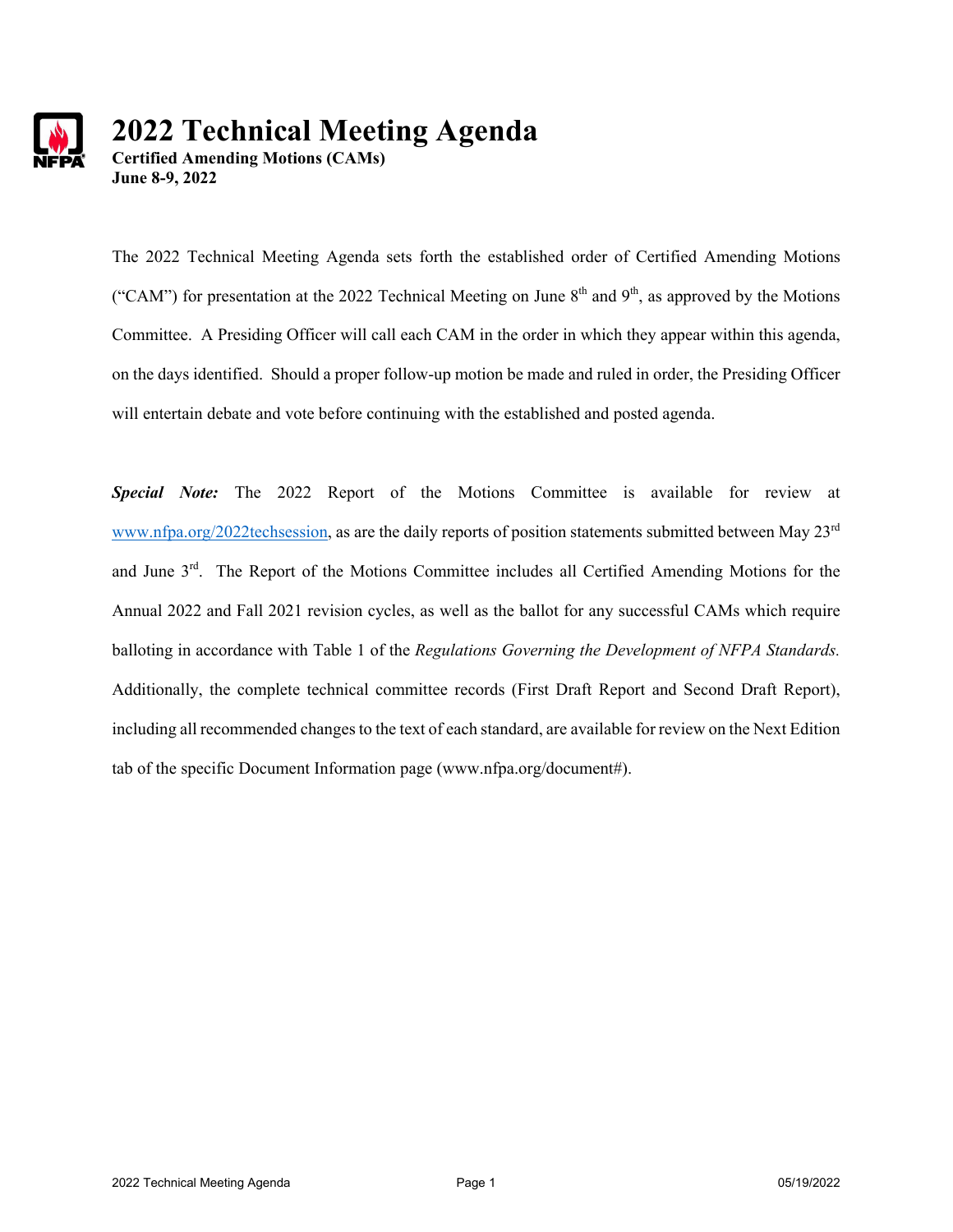

## **2022 Technical Meeting Agenda**

**Certified Amending Motions (CAMs)** 

#### **Certified Amending Motions for Consideration**

**Wednesday, June 8, 2022** 

**NFPA 86,** *Standard for Ovens and Furnaces* 

**NFPA 130,** *Standard for Fixed Guideway Transit and Passenger Rail Systems*

**NFPA 285,** *Standard Fire Test Method for Evaluation of Fire Propagation Characteristics of Exterior Wall Assemblies Containing Combustible Components*

**NFPA 502,** *Standard for Road Tunnels, Bridges, and Other Limited Access Highways*

**NFPA 855,** *Standard for the Installation of Stationary Energy Storage Systems*

**NFPA 25,** *Standard for the Inspection, Testing, and Maintenance of Water-Based Fire Protection Systems*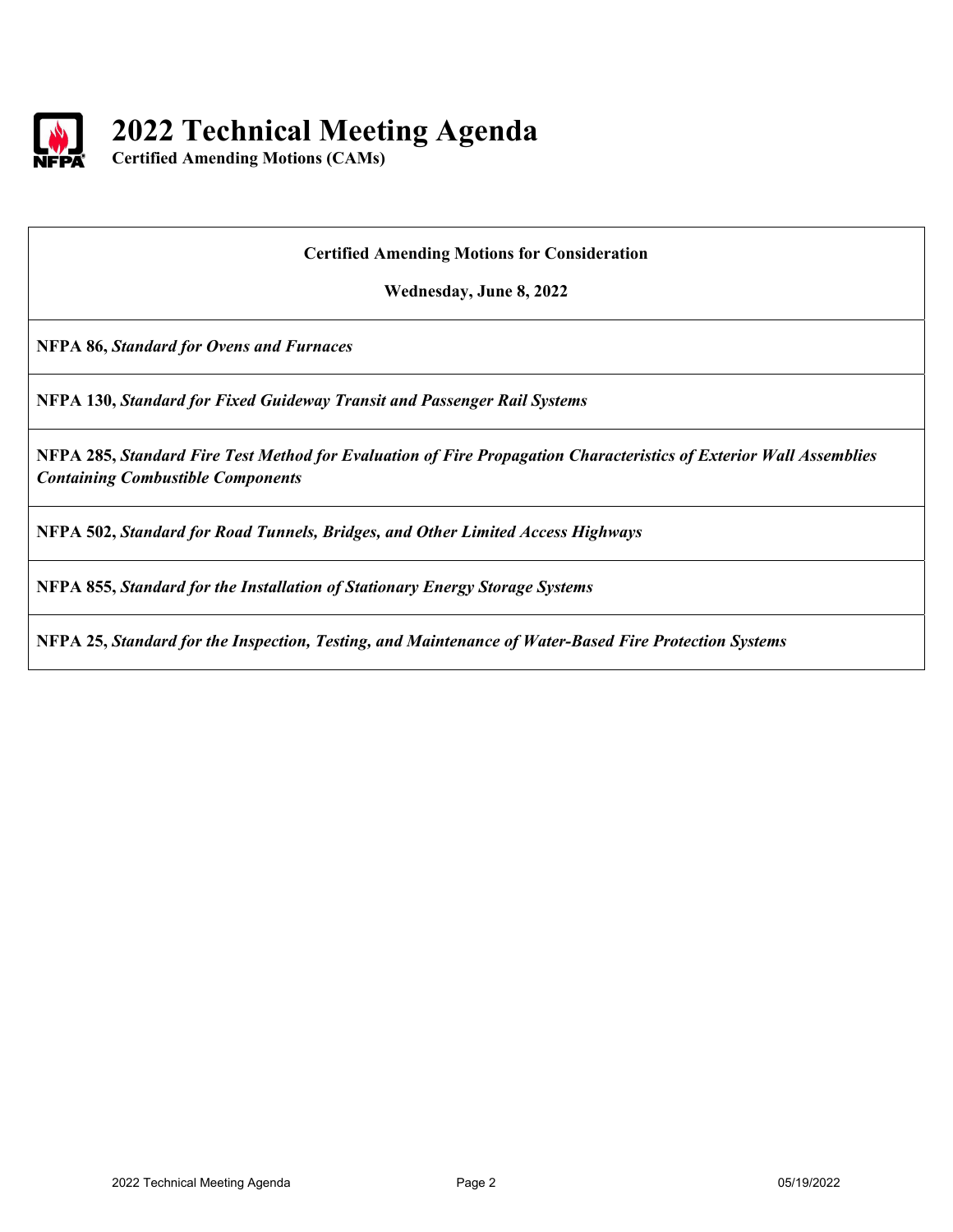

### **NFPA 86,** *Standard for Ovens and Furnaces* **Certified Amending Motion (CAM) Overview**

| CAM # | <b>Section/Paragraph</b> | Person(s) Authorized to<br><b>Make the Motion</b> | <b>Certified Amending Motion</b> |
|-------|--------------------------|---------------------------------------------------|----------------------------------|
| 86-6  | 5.3.1                    | Mike Grande,<br>Wisconsin Oven Corp.              | Reject Second Revision No. 7     |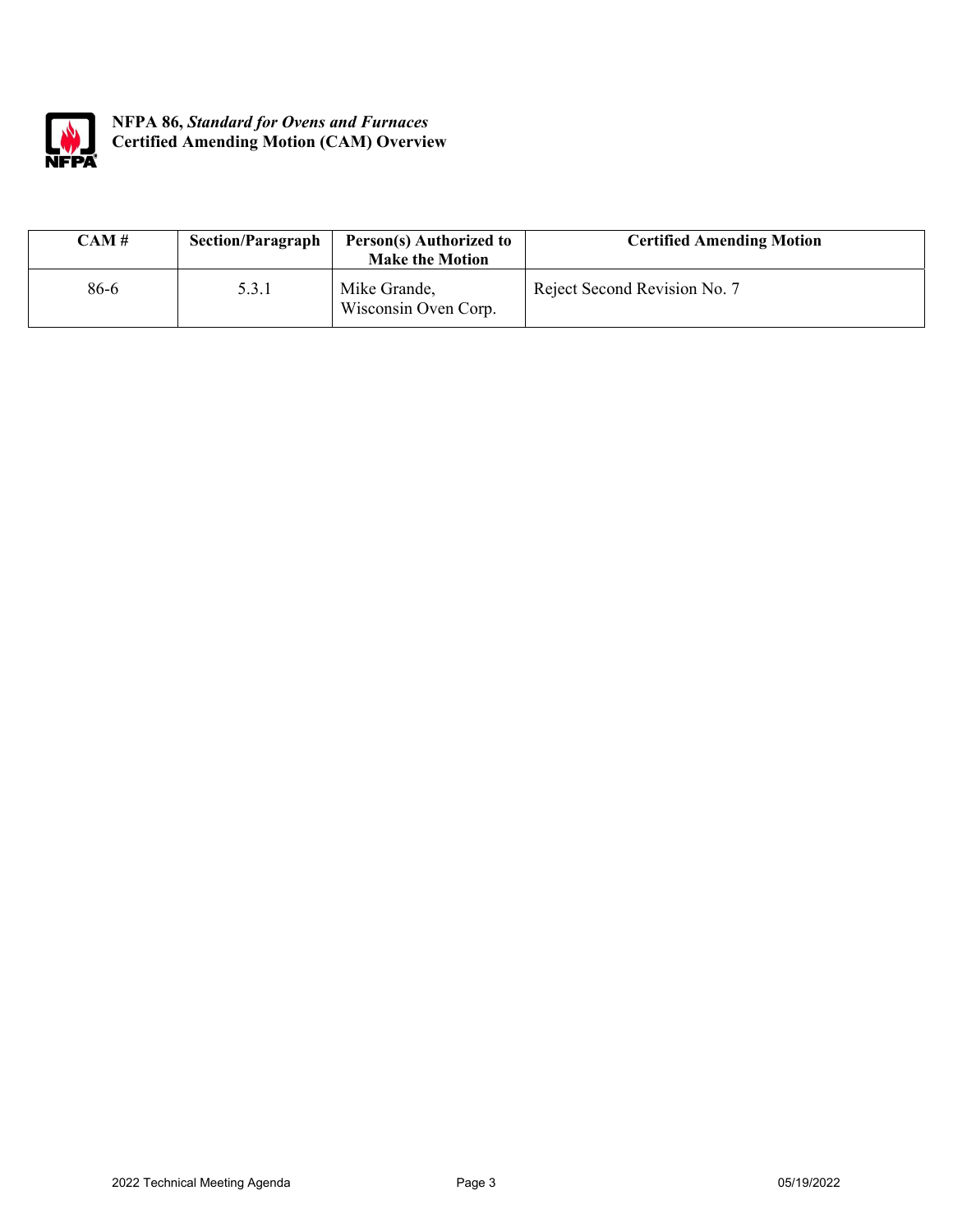

**NFPA 130,** *Standard for Fixed Guideway Transit and Passenger Rail Systems* **Certified Amending Motion (CAM) Overview** 

| CAM#      | <b>Section/Paragraph</b> | Person(s) Authorized to<br><b>Make the Motion</b> | <b>Certified Amending Motion</b>                                             |
|-----------|--------------------------|---------------------------------------------------|------------------------------------------------------------------------------|
| $130-9$   | Table 8.4.1              | David Mammarella,<br><b>SABIC</b>                 | Reject an Identifiable Part of Second Revision No. 16                        |
| $130 - 3$ | A.8.6.7.1.2              | Marcelo Hirschler,<br><b>GBF</b> International    | Reject Second Revision No. 19 and any Related<br>Portions of First Revisions |
| $130 - 5$ | A.8.6.7.1.3              | Marcelo Hirschler,<br><b>GBF</b> International    | Accept an Identifiable Part of Public Comment No. 11                         |
| $130-2$   | 12.2.2                   | Marcelo Hirschler,<br><b>GBF</b> International    | Accept an Identifiable Part of Public Comment No. 6                          |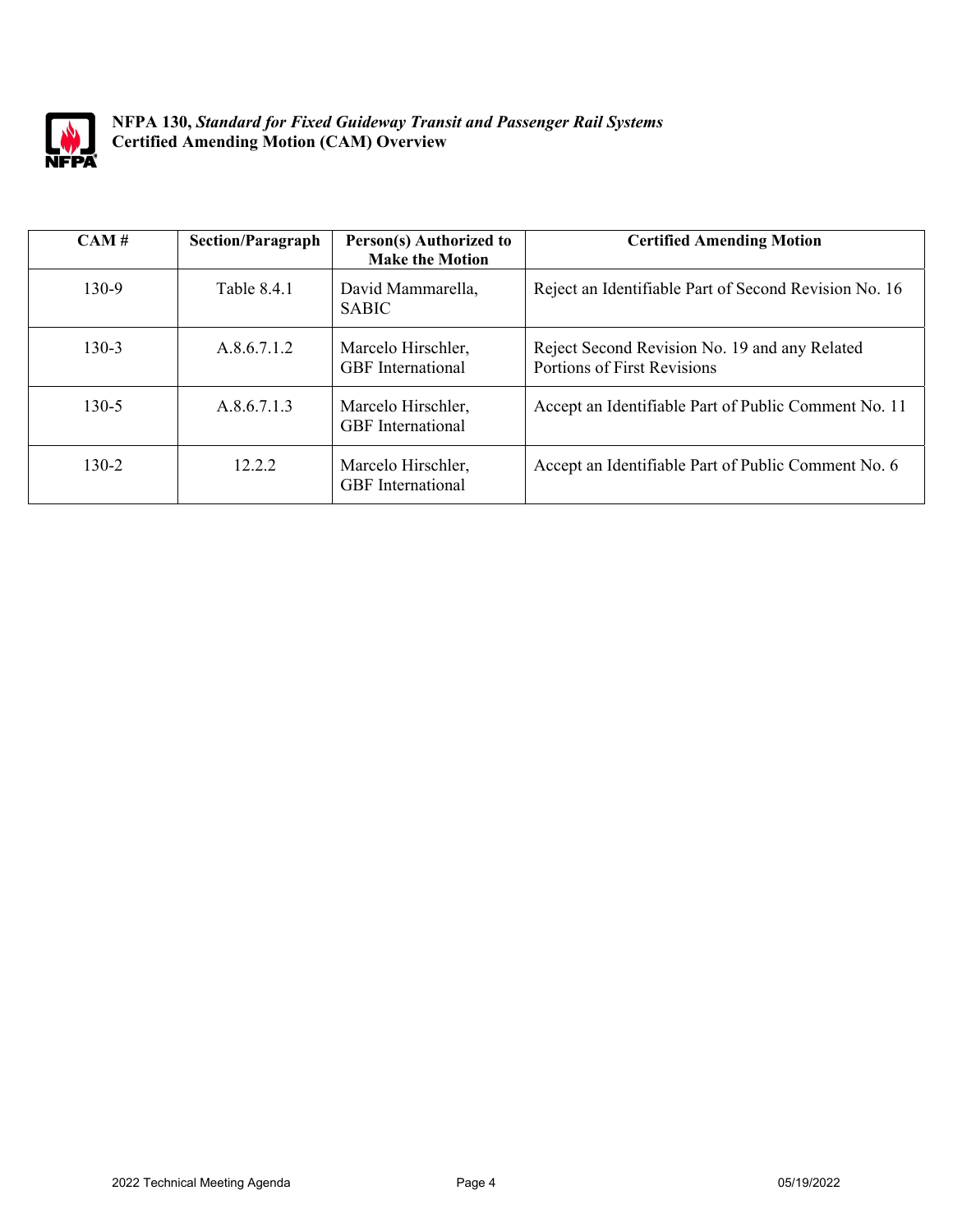

**NFPA 285,** *Standard Fire Test Method for Evaluation of Fire Propagation Characteristics of Exterior Wall Assemblies Containing Combustible Components* **Certified Amending Motion (CAM) Overview** 

| CAM#   | <b>Section/Paragraph</b> | Person(s) Authorized to<br><b>Make the Motion</b> | <b>Certified Amending Motion</b>                                                                         |
|--------|--------------------------|---------------------------------------------------|----------------------------------------------------------------------------------------------------------|
| 285-7  | B.8.5.1.1.2              | John Stahl,<br>Preferred Solutions, Inc.          | Reject an Identifiable Part of Second Revision No. 7<br>and any Related Portion of First Revision No. 15 |
| 285-12 | B.8.5.1.1.3              | John Stahl,<br>Preferred Solutions, Inc.          | Reject an Identifiable Part of Second Revision No. 7<br>and Any Related Portion of First Revision No. 15 |
| 285-13 | B.8.5.1.2.1              | John Stahl,<br>Preferred Solutions, Inc.          | Reject an Identifiable Part of Second Revision No. 7<br>and Any Related Portion of First Revision No. 15 |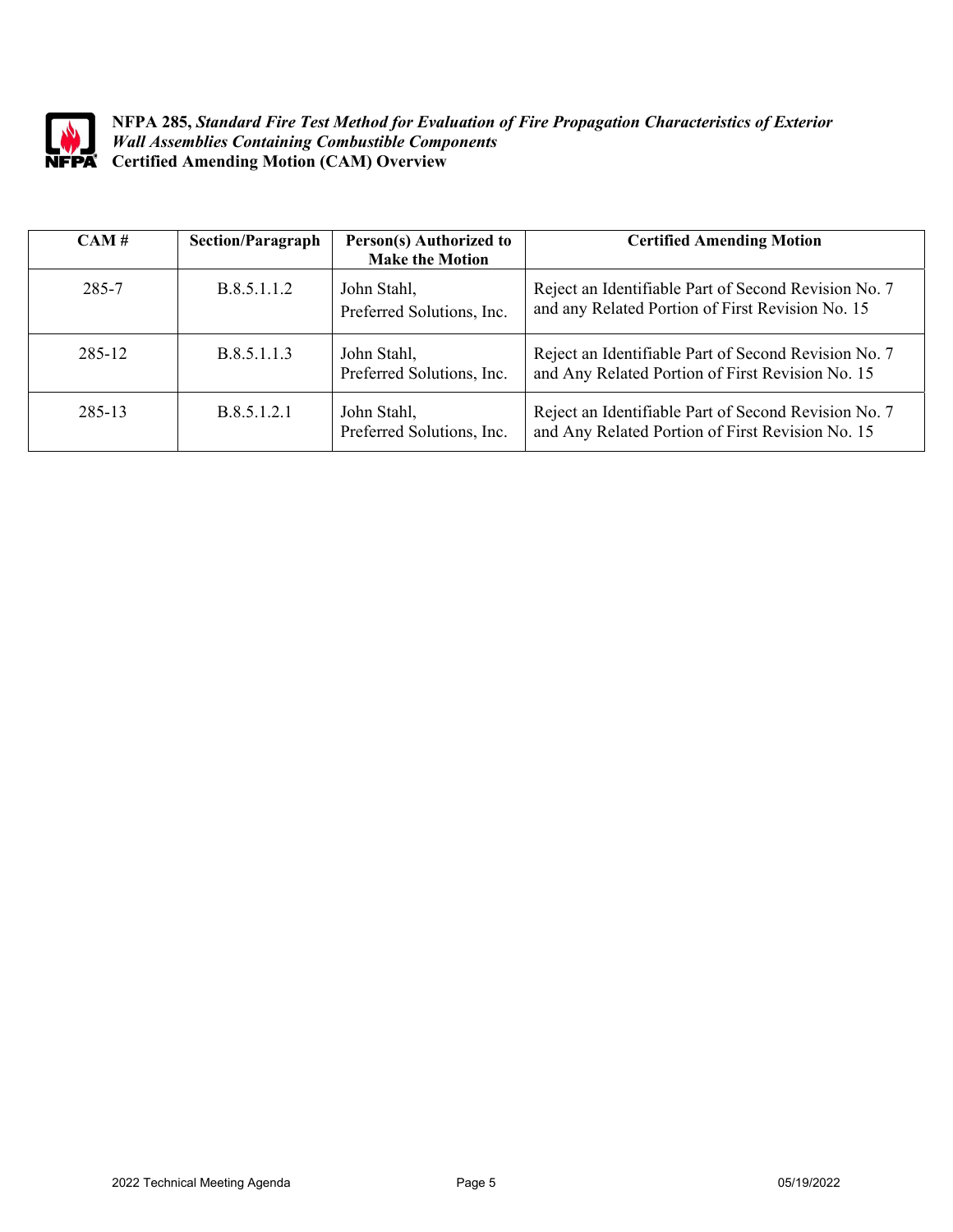

### **NFPA 502,** *Standard for Road Tunnels, Bridges, and Other Limited Access Highways* **Certified Amending Motion (CAM) Overview**

| CAM#      | <b>Section/Paragraph</b> | Person(s) Authorized to<br><b>Make the Motion</b> | <b>Certified Amending Motion</b>                     |
|-----------|--------------------------|---------------------------------------------------|------------------------------------------------------|
| $502 - 2$ | 3.3.44                   | Marcelo Hirschler,<br><b>GBF</b> International    | Accept Public Comment No. 12                         |
| $502 - 4$ | 4.8                      | Marcelo Hirschler,<br><b>GBF</b> International    | Accept an Identifiable Part of Public Comment No. 13 |
| $502 - 9$ | 4.8                      | Marcelo Hirschler,<br><b>GBF</b> International    | Accept an Identifiable Part of Public Comment No. 13 |
| $502 - 7$ | 7.3.2                    | Marcelo Hirschler,<br><b>GBF</b> International    | Accept Public Comment No. 18                         |
| $502 - 5$ | 7.3.3                    | Marcelo Hirschler,<br><b>GBF</b> International    | Accept Public Comment No. 17                         |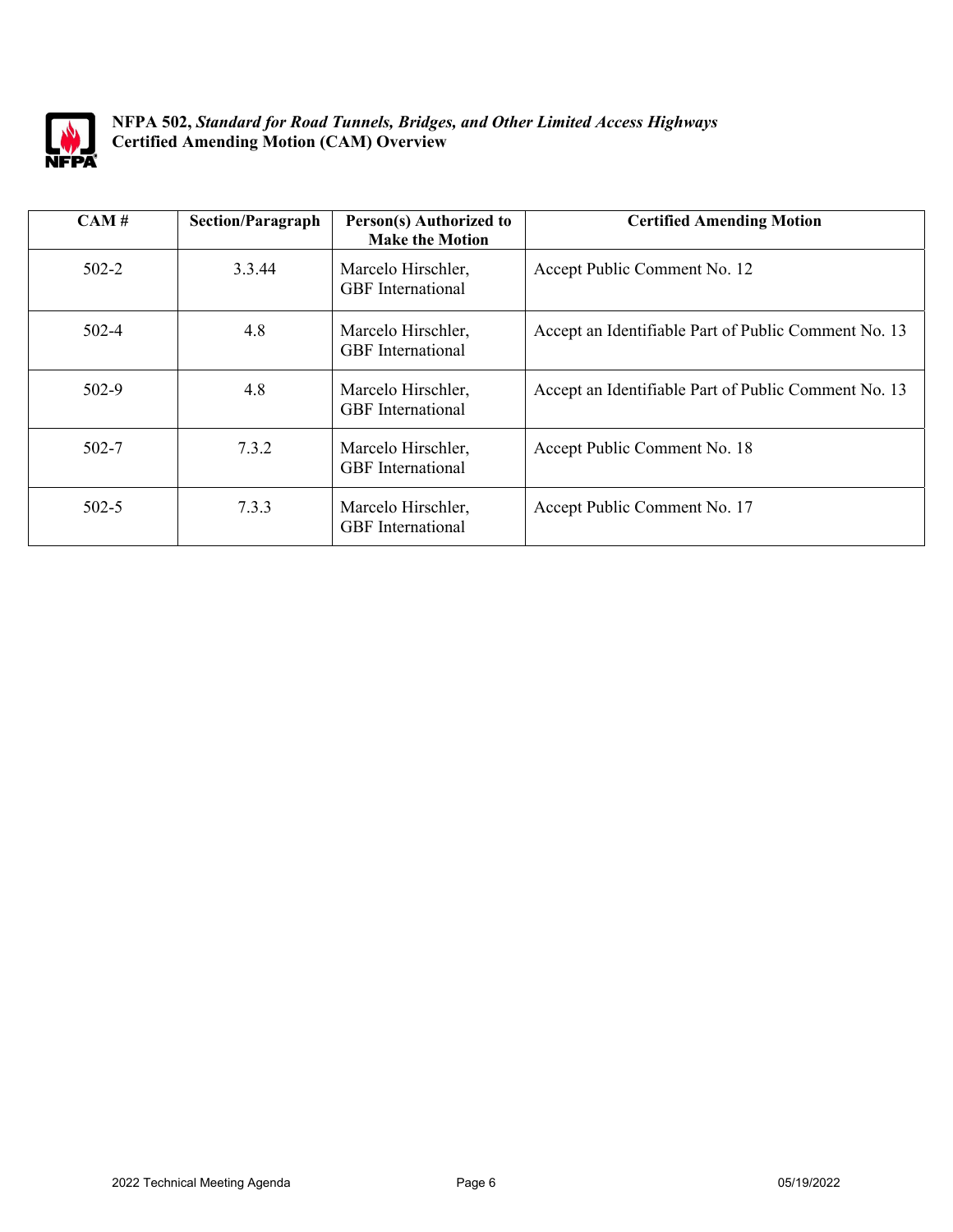

**NFPA 855,** *Standard for the Installation of Stationary Energy Storage Systems* **Certified Amending Motion (CAM) Overview** 

| CAM#      | <b>Section/Paragraph</b>     | Person(s) Authorized to<br><b>Make the Motion</b>         | <b>Certified Amending Motion</b> |
|-----------|------------------------------|-----------------------------------------------------------|----------------------------------|
| $855 - 3$ | 1.1                          | Michael Buckley,<br><b>Edison Electrical</b><br>Institute | Accept Public Comment No. 71     |
| 855-4     | 1.1                          | Michael Buckley,<br><b>Edison Electrical</b><br>Institute | Accept Public Comment No. 72     |
| $855 - 5$ | New Section After<br>4.4.4.4 | Andrew Tanner,<br>Yotta Energy                            | Accept Public Comment No. 177    |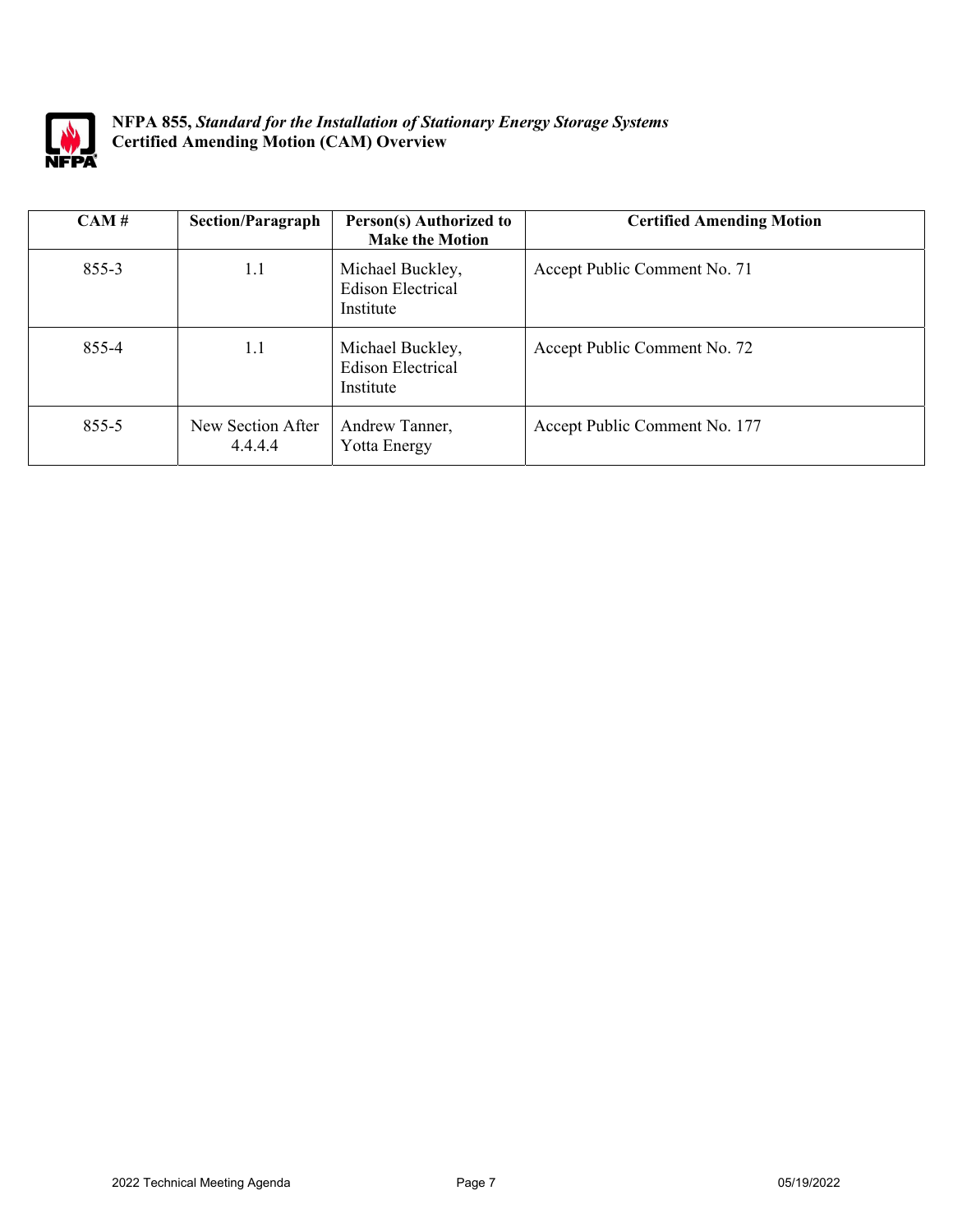

#### **NFPA 25,** *Standard for the Inspection, Testing, and Maintenance of Water-Based Fire Protection Systems* **Certified Amending Motion (CAM) Overview**

| CAM#      | <b>Section/Paragraph</b>     | Person(s) Authorized to<br><b>Make the Motion</b> | <b>Certified Amending Motion</b>                          |
|-----------|------------------------------|---------------------------------------------------|-----------------------------------------------------------|
| $25-10$   | 4.1.3 and<br>Annex 4.1.3     | Top Myers,<br>Myers Risk Services, Inc.           | Reject Second Revision No. 4                              |
| $25 - 2$  | 5.2.2.2 and 5.2.2.2.1        | William Koffel,<br>Koffel Associates, Inc.        | Accept Committee Comment No. 3                            |
| $25 - 3$  | 5.2.2.2                      | Lennon Peake,<br>Koffel Associates, Inc.          | Accept an Identifiable Part of Committee<br>Comment No. 3 |
| $25 - 17$ | Table 5.1.1.2                | James Peterkin,<br>TLC Engineering                | Reject an Identifiable Part of Second Revision<br>No. 13  |
| $25 - 16$ | 5.2.1.1.1 and<br>5.2.1.1.1.1 | James Peterkin,<br>TLC Engineering                | Reject Second Revision No. 2                              |
| $25 - 15$ | 8.3.5.8                      | Dennis Sullivan,<br>Marloff North America         | Reject Second Revision No. 60                             |
| $25 - 18$ | 8.3.7.1.1.1                  | James Peterkin,<br>TLC Engineering                | Reject Second Revision No. 61                             |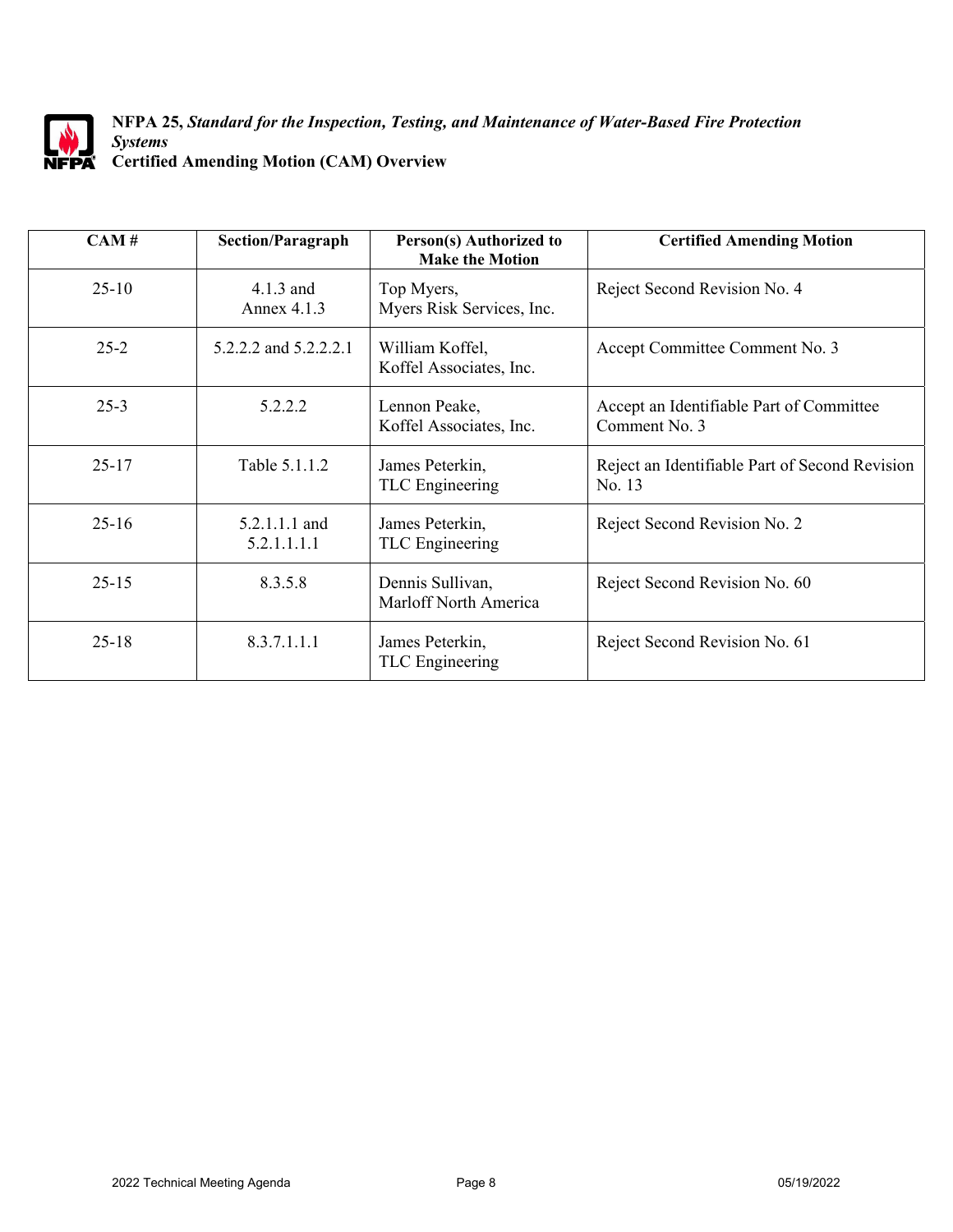

## **2022 Technical Meeting Agenda**

**Certified Amending Motions (CAMs) June 8-9, 2022** 

### **Certified Amending Motions for Consideration**

**Thursday, June 9, 2022** 

**NFPA 70®,** *National Electrical Code***®**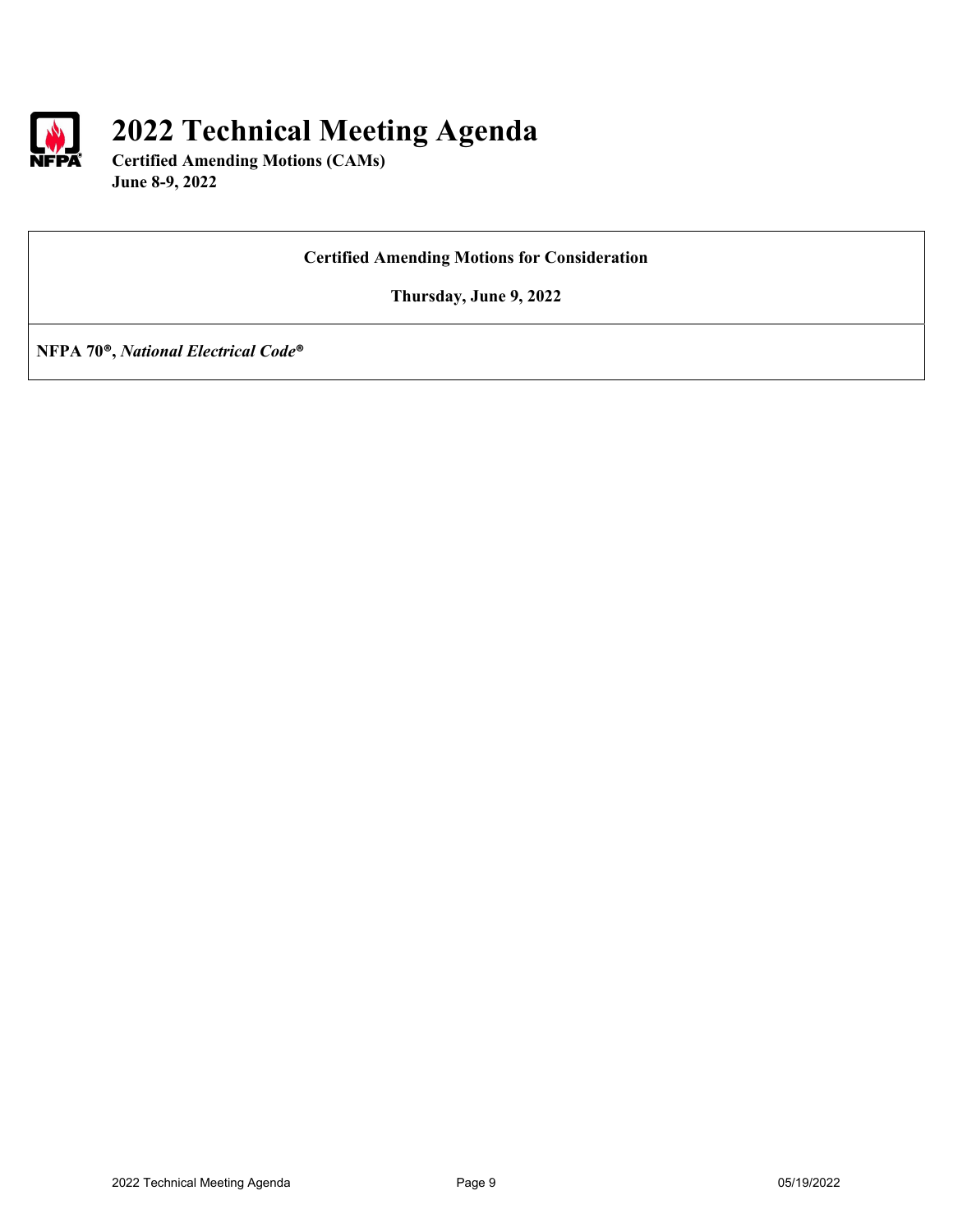

## **NFPA 70®,** *National Electrical Code***® Certified Amending Motion (CAM) Overview**

| CAM#      | <b>Section/Paragraph</b> | <b>Person(s)</b> Authorized to<br><b>Make the Motion</b>                  | <b>Certified Amending Motion</b>                                     |
|-----------|--------------------------|---------------------------------------------------------------------------|----------------------------------------------------------------------|
| $70 - 33$ | Article 100              | Kevin Cheong,<br>ChargePoint, Inc.                                        | Accept an Identifiable Part of Public Comment No.<br>1036            |
| 70-38     | 210.8(A)                 | Kevin Cheong,<br>ChargePoint, Inc.                                        | Accept an Identifiable Part of Public Comment No.<br>1783            |
| 70-94     | 210.8(A)                 | Greg Woyczynski,<br>Association of Home<br><b>Appliance Manufacturers</b> | Reject Second Revision No. 7956                                      |
| 70-39     | 210.8(B)                 | Kevin Cheong,<br>ChargePoint, Inc.                                        | Accept an Identifiable Part of Public Comment No.<br>1797            |
| 70-95     | 210.8(D)                 | Greg Woyczynski,<br>Association of Home<br><b>Appliance Manufacturers</b> | Reject an Identifiable Part of Second Revision No.<br>7966           |
| 70-91     | 210.8(F)                 | William Koffel,<br>Koffel Associates, Inc.                                | Accept Public Comment No. 1425                                       |
| 70-69     | 210.8(F)                 | Mary Koban,<br><b>AHRI</b>                                                | Accept Public Comment No. 2038                                       |
| 70-84     | 210.8(F)                 | Daniel Buuck,<br>National Association of<br>Home Builders                 | Accept Public Comment No. 1438                                       |
| 70-119    | 210.8(F)                 | Noel Williams,<br>Self Employed                                           | Accept Public Comment No. 1461                                       |
| 70-101    | 210.8(F)                 | Mary Koban,<br><b>AHRI</b>                                                | Accept an Identifiable Part of Public Comment No.<br>1425            |
| 70-105    | 210.12(B)                | Keith Waters,<br>Schneider Electric                                       | Accept Committee Comment No. 8204                                    |
| 70-70     | 210.12(B)                | Randy Dollar,<br>Siemens Industry                                         | Accept Public Comment No. 1765                                       |
| $70 - 11$ | 210.52(C)                | Daniel Buuck,<br>National Association of<br>Home Builders                 | Reject an Identifiable Part of Second Correlating<br>Revision No. 27 |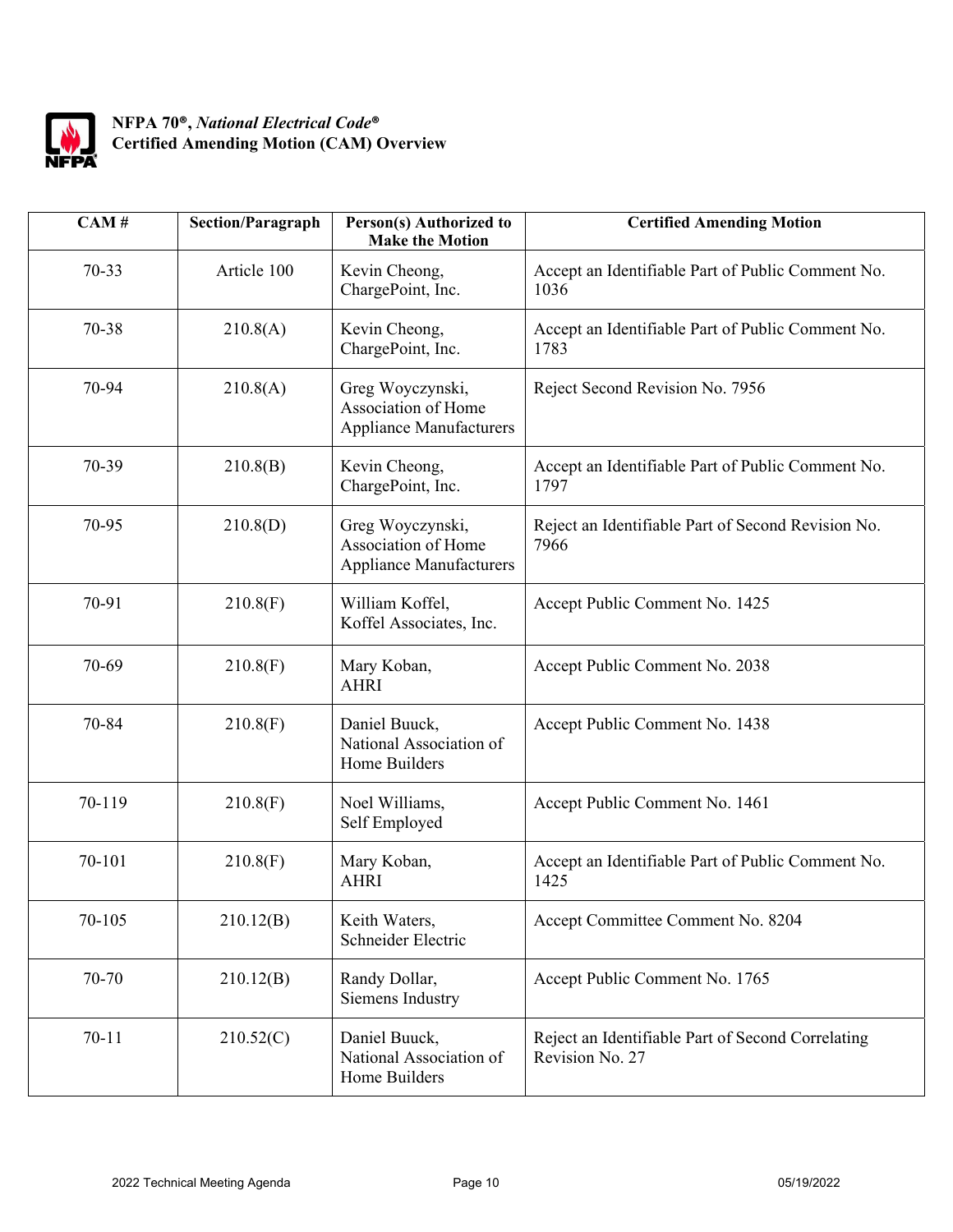| 70-89     | 215.18(E)                        | Megan Hayes,<br><b>NEMA</b>            | Accept Public Comment No. 582                                                                                                                       |
|-----------|----------------------------------|----------------------------------------|-----------------------------------------------------------------------------------------------------------------------------------------------------|
| 70-109    | 215.18                           | James Moellmann,<br>Maxivolt           | Accept an Identifiable Part of Public Comment No.<br>1918                                                                                           |
| 70-88     | 225.42(E)                        | Megan Hayes,<br><b>NEMA</b>            | Accept Public Comment No. 583                                                                                                                       |
| 70-90     | 230.67(E)                        | Megan Hayes,<br><b>NEMA</b>            | Accept Public Comment No. 522                                                                                                                       |
| 70-116    | 230.67                           | Stephen Rood,<br>Legrand North America | Accept Public Comment No. 2161                                                                                                                      |
| $70 - 65$ | 220.57                           | Kevin Cheong,<br>ChargePoint, Inc.     | Reject Second Revision No.8101                                                                                                                      |
| 70-123    | 220.110                          | Tracy Matteson,<br>Mazzetti            | Reject an Identifiable Part of Second Correlating<br>Revision No. 36 and any related portions of First<br>Revisions and First Correlating Revisions |
| 70-124    | 517.22                           | Tracy Matteson,<br>Mazzetti            | Reject Second Correlating Revision No. 35                                                                                                           |
| $70 - 61$ | 250.62                           | Peter Graser,<br>Copperweld            | Accept Public Comment No. 490                                                                                                                       |
| 70-126    | 310.3(A)                         | Peter Graser,<br>Copperweld            | Accept an Identifiable Part of Committee Comment<br>(FR No. 8371 that failed reballoting at Second Draft<br>stage)                                  |
| 70-128    | Table 310.16<br>and Table 310.17 | Peter Graser,<br>Copperweld            | Accept an Identifiable Part of Committee Comment<br>(FR No. 8427 that failed reballoting at Second Draft<br>stage)                                  |
| 70-129    | 330.104                          | Peter Graser,<br>Copperweld            | Accept an Identifiable Part of Committee Comment<br>(FR No. 8420 that failed reballoting at Second Draft<br>stage)                                  |
| 70-127    | 334.104                          | Peter Graser,<br>Copperweld            | Accept an Identifiable Part of Committee Comment<br>(FR No. 8435 that failed reballoting at Second Draft<br>stage)                                  |
| 70-60     | 210.24 and Table<br>210.24(2)    | Peter Graser,<br>Copperweld            | Reject an Identifiable Part of Second Correlating<br>Revision No. 43                                                                                |
| $70 - 63$ | 334.12(A)                        | Joseph Andre,<br><b>JFA</b> Consulting | Accept Public Comment No. 2028                                                                                                                      |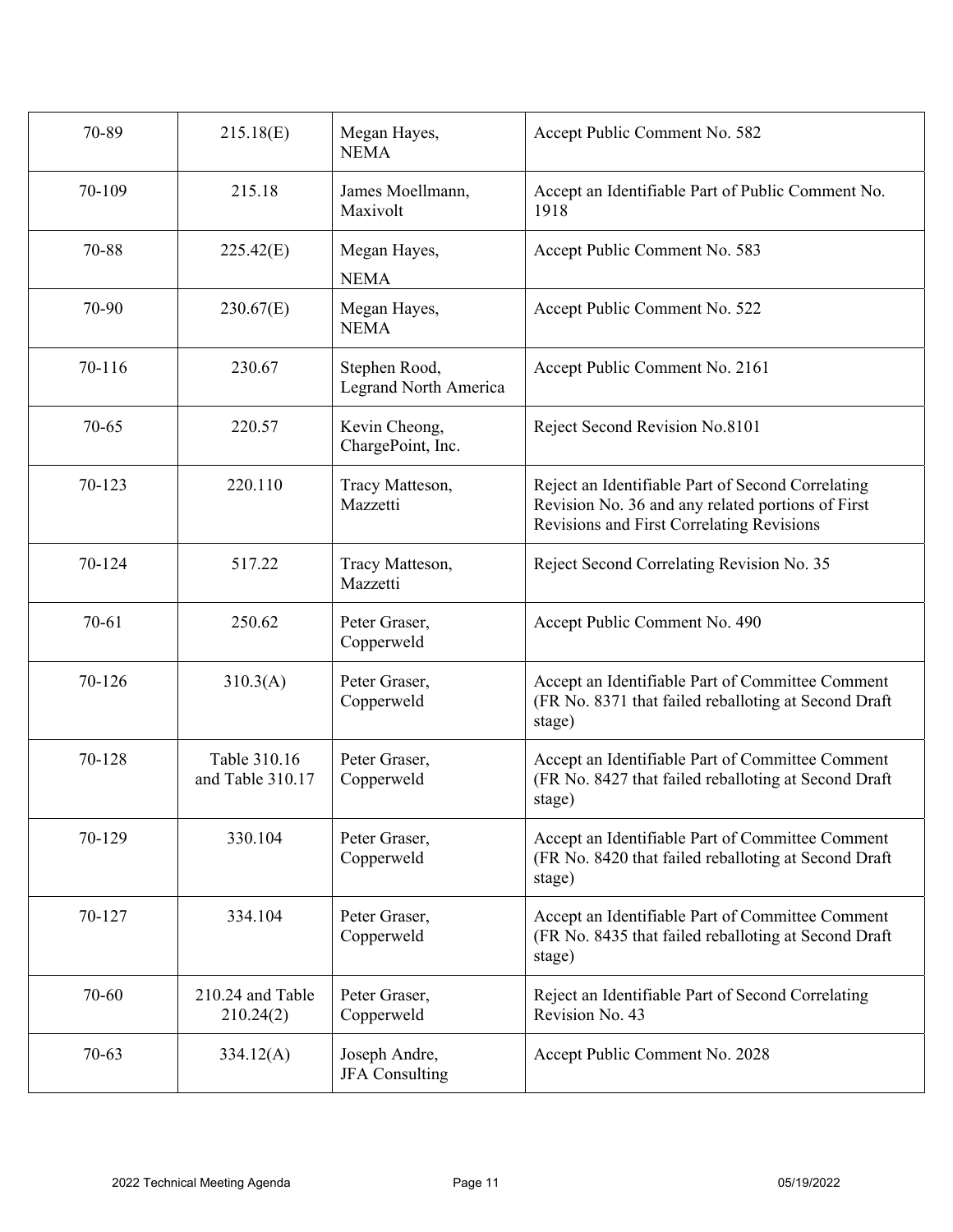| 70-83  | Article 337            | Mark Fillip,<br>National Oilwell Varco                      | Reject Second Revision No. 8298 and any related<br>portions of First Revisions and First Correlating<br>Revisions |
|--------|------------------------|-------------------------------------------------------------|-------------------------------------------------------------------------------------------------------------------|
| 70-82  | <b>Global Revision</b> | Mark Fillip,<br>National Oilwell Varco                      | Reject Second Correlating Revision No. 46                                                                         |
| 70-85  | 353.48                 | Megan Hayes,<br><b>NEMA</b>                                 | Reject Second Revision No. 8133 and any related<br>portions of First Revisions and First Correlating<br>Revisions |
| 70-120 | 422.5(A)               | Kevin Arnold,<br>Eaton's Bussmann<br><b>Business</b>        | Accept Public Comment No. 2198                                                                                    |
| 70-115 | 495.4                  | Frederic Hartwell,<br>Hartwell Electrical<br>Services, Inc. | Accept an Identifiable Part of Public Comment No.<br>1824                                                         |
| 70-66  | 625.41                 | Kevin Cheong,<br>ChargePoint, Inc.                          | Accept an Identifiable Part of Public Comment No.<br>2020                                                         |
| 70-64  | 625.54                 | Kevin Cheong,<br>ChargePoint, Inc.                          | Reject Second Revision No. 7731                                                                                   |
| 70-117 | 680.26(B)              | Frederic Hartwell,<br>Hartwell Electrical<br>Services, Inc. | Accept Public Comment No. 2058                                                                                    |
| 70-118 | 700.5                  | Kevin Arnold,<br>Eaton's Bussmann<br><b>Business</b>        | Reject Second Revision No. 7952                                                                                   |
| 70-72  | 708.4(B)               | Vincent Saporita,<br>Saporita Consulting                    | Accept Public Comment No. 351                                                                                     |
| 70-107 | 708.7                  | Keith Waters,<br>Schneider Electric                         | Reject Second Revision No. 8036                                                                                   |
| 70-121 | 708.24                 | Kevin Arnold,<br>Eaton's Bussmann<br><b>Business</b>        | Reject Second Revision No. 8041                                                                                   |
| 70-73  | 708.32                 | Vincent Saporita,<br>Saporita Consulting                    | Accept Public Comment No. 350                                                                                     |
| 70-49  | Article 722            | Trevor Bowmer,<br>Bunya Telecom<br>Consulting, LLC          | Reject an Identifiable Part of Second Correlating<br>Revision No. 160                                             |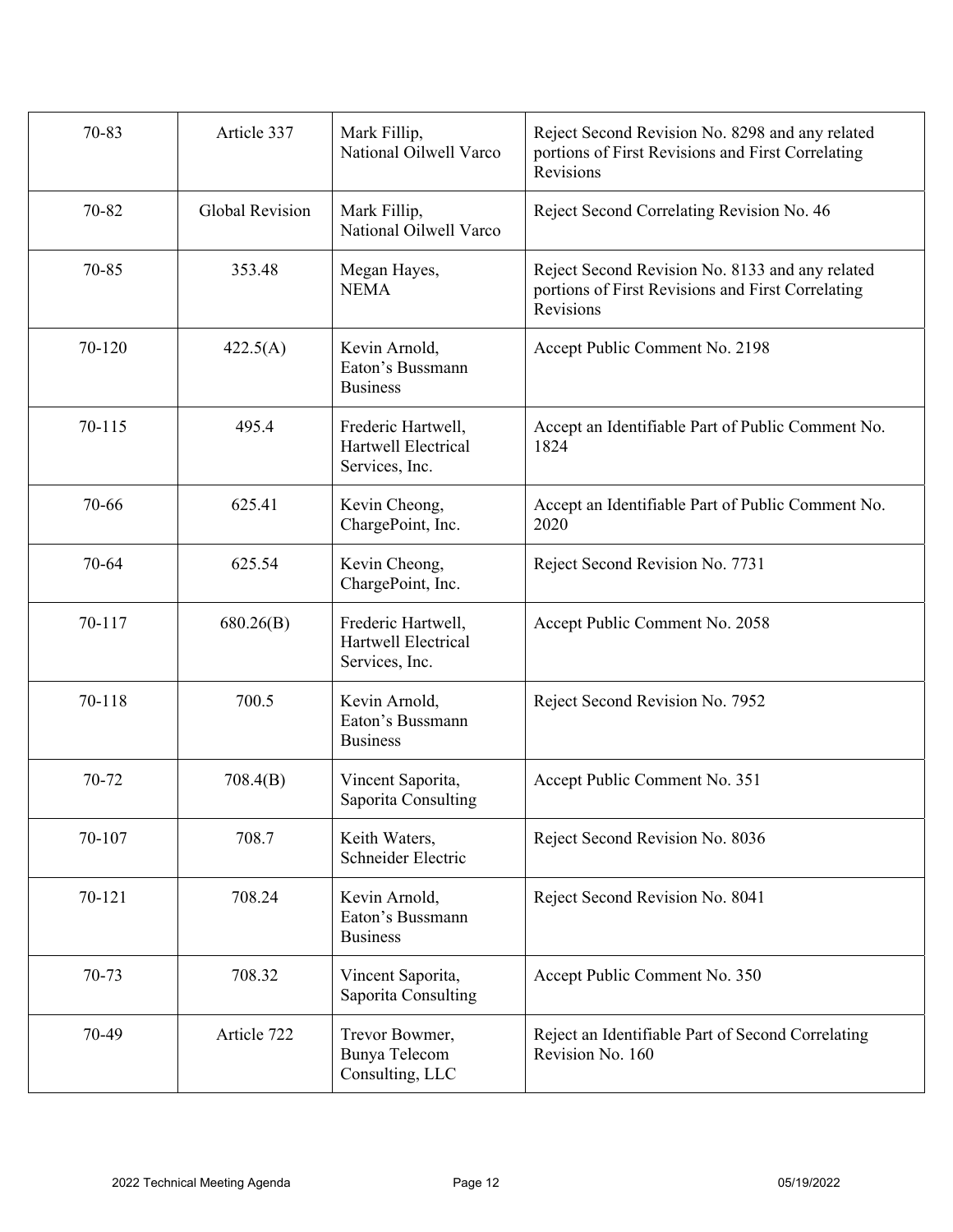| $70 - 51$ | 722.1      | Trevor Bowmer,<br>Bunya Telecom<br>Consulting, LLC | Reject an Identifiable Part of Second Correlating<br>Revision No. 126 |
|-----------|------------|----------------------------------------------------|-----------------------------------------------------------------------|
| 70-24     | 722.24(B)  | William McCoy,<br>Telco Sales, Inc.                | Accept Public Comment No. 111                                         |
| $70 - 53$ | 722.135(E) | Trevor Bowmer,<br>Bunya Telecom<br>Consulting, LLC | Reject an Identifiable Part of Second Revision No.<br>8466            |
| $70 - 55$ | 770.3      | Trevor Bowmer,<br>Bunya Telecom<br>Consulting, LLC | Reject an Identifiable Part of Second Revision No. 109                |
| $70 - 56$ | 770.110    | Trevor Bowmer,<br>Bunya Telecom<br>Consulting, LLC | Reject an Identifiable Part of Second Correlating<br>Revision No. 136 |
| 70-48     | 770.113    | Trevor Bowmer,<br>Bunya Telecom<br>Consulting, LLC | Reject Second Correlating Revision No. 110                            |
| 70-57     | 770.154    | Trevor Bowmer,<br>Bunya Telecom<br>Consulting, LLC | Reject Second Correlating Revision No. 135                            |
| 70-58     | 770.179    | Trevor Bowmer,<br>Bunya Telecom<br>Consulting, LLC | Reject Second Correlating Revision No. 111                            |
| 70-74     | 750.30     | Kevin Cheong,<br>ChargePoint, Inc.                 | Reject an Identifiable Part of Second Revision No.<br>8070            |
| 70-75     | 750.30     | Kevin Cheong,<br>ChargePoint, Inc.                 | Reject an Identifiable Part of Second Revision No.<br>8070            |
| 70-76     | 750.30     | Kevin Cheong,<br>ChargePoint, Inc.                 | Reject an Identifiable Part of Second Revision No.<br>8070            |
| 70-77     | 750.30     | Kevin Cheon,<br>ChargePoint, Inc.                  | Accept an Identifiable Part of Public Comment No.<br>2024             |
| 70-78     | 750.30     | Kevin Cheong,<br>ChargePoint, Inc.                 | Reject an Identifiable Part of Second Revision No.<br>8070            |
| 70-96     | 750.30     | Kevin Cheong,<br>ChargePoint, Inc.                 | Reject an Identifiable Part of Second Revision No.<br>8070            |